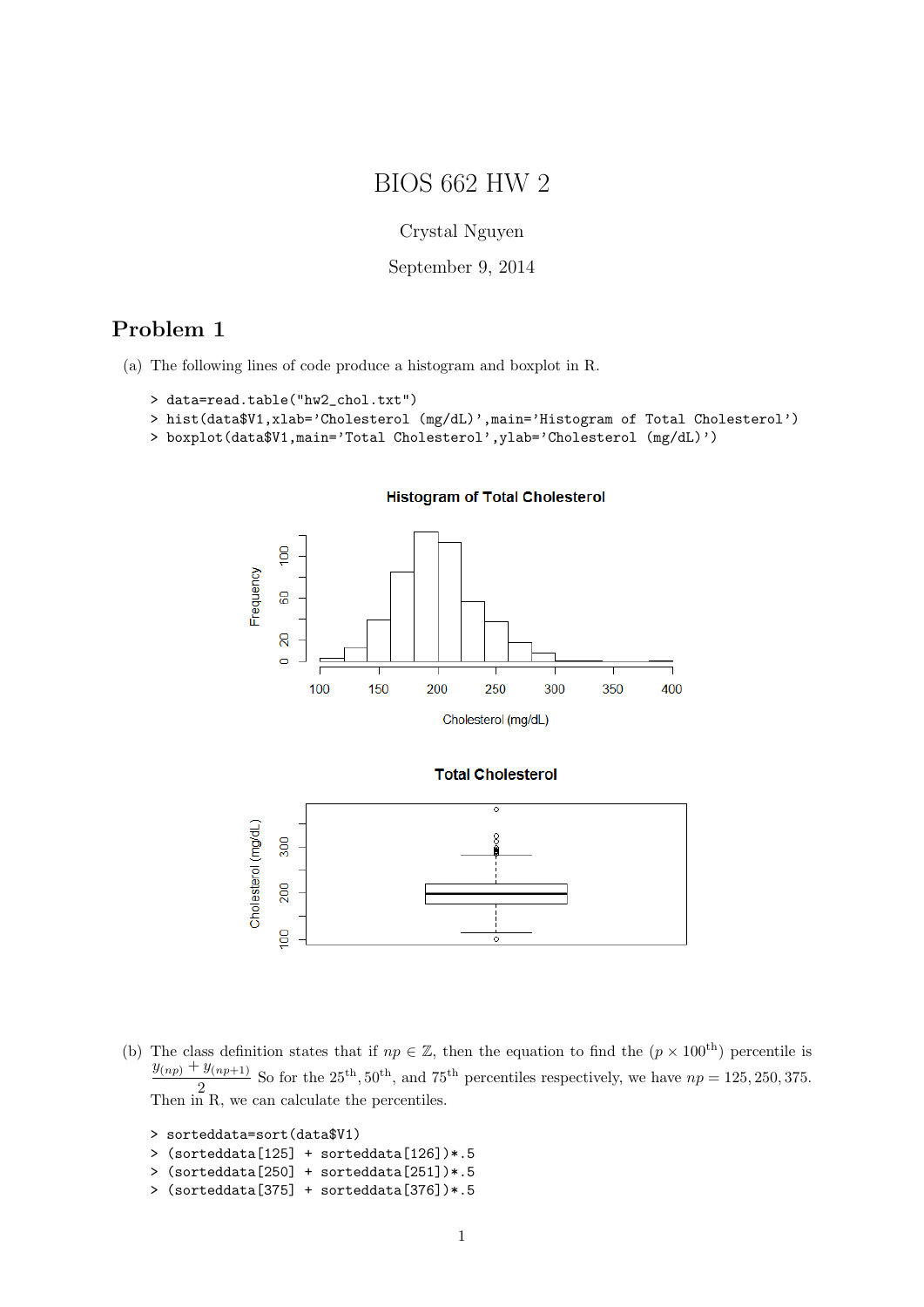This produces the values 177.0, 198.5, and 220.0.

```
> quantile(data$V1, c(.25,.5,.75))
```
then confirms the 25th, 50th, and 75th percentiles, respectively, to be 177.0, 198.5, 220.0.

- (c) The interquartile range (IQR) is then said to be over  $(177.0, 220.0)$ , or equal to  $220.0-177.0 = 43.0$ .
- (d) The 75<sup>th</sup> percentile  $+1.5IQR$  is 220.0 + 1.5(43.0) = 284.5, and the 25<sup>th</sup> percentile  $-1.5IQR$  is  $177.0 - 1.5 * 43.0 = 112.5$ , Then we can find tthe observations greater than  $1.5IQR$  away from our interquartile range from the following code.

```
> which(sorteddata > 284.5)
> which(sorteddata < 112.5)
```
This provides the index of the observations where the values outside 1.5IQR are located. The first line returns the values 491 through 500, meaning that the greatest value smaller than the upper limit which we are searching for is indexed at 490. Similarly, the second line returns only the value 1, so we want to know the value indexed at 2. So

```
> sorteddata[490]
> sorteddata[2]
```
then returns 282 and 114, respectively. This appears to match with the boxplot previously returned. Since the values outside the  $1.5IQR$  range should be represented by the circles beyond the whiskers, we can count them to see if they match up to the number of values outside the desired range. The search for data points greater than 284.5 returned 9 values and there are 9 circles above the upper whisker, this appears to match correctly. Similarly, the search for data below 112.5 returned only 1 data point, which can be associated with the single circle below the lower whisker.

(e) The following code produces a boxplot to compare the distribution of total cholesterol, stratified by whether or not the individual experienced a CHD event.

```
> newsorteddata=data[order(data$V2),]
```
> boxplot(data\$V1~data\$V2,data=newsorteddata,xlab='Presence of CHD Event',ylab= 'Total Cholesterol',main='Cholesterol and CHD Event Boxplot')



### **Cholesterol and CHD Event Boxplot**

This comparison shows that those who did not experience a CHD event had total cholesterol levels with more spread and outliers, as seen by the whisker length and circles. These people also had a lower median total cholesterol, potentially suggesting that a lower cholesterol level will reduce the risk of a CHD event. Those who did experience a CHD event had less spread, with smaller whiskers, and the median total cholesterol was higher.